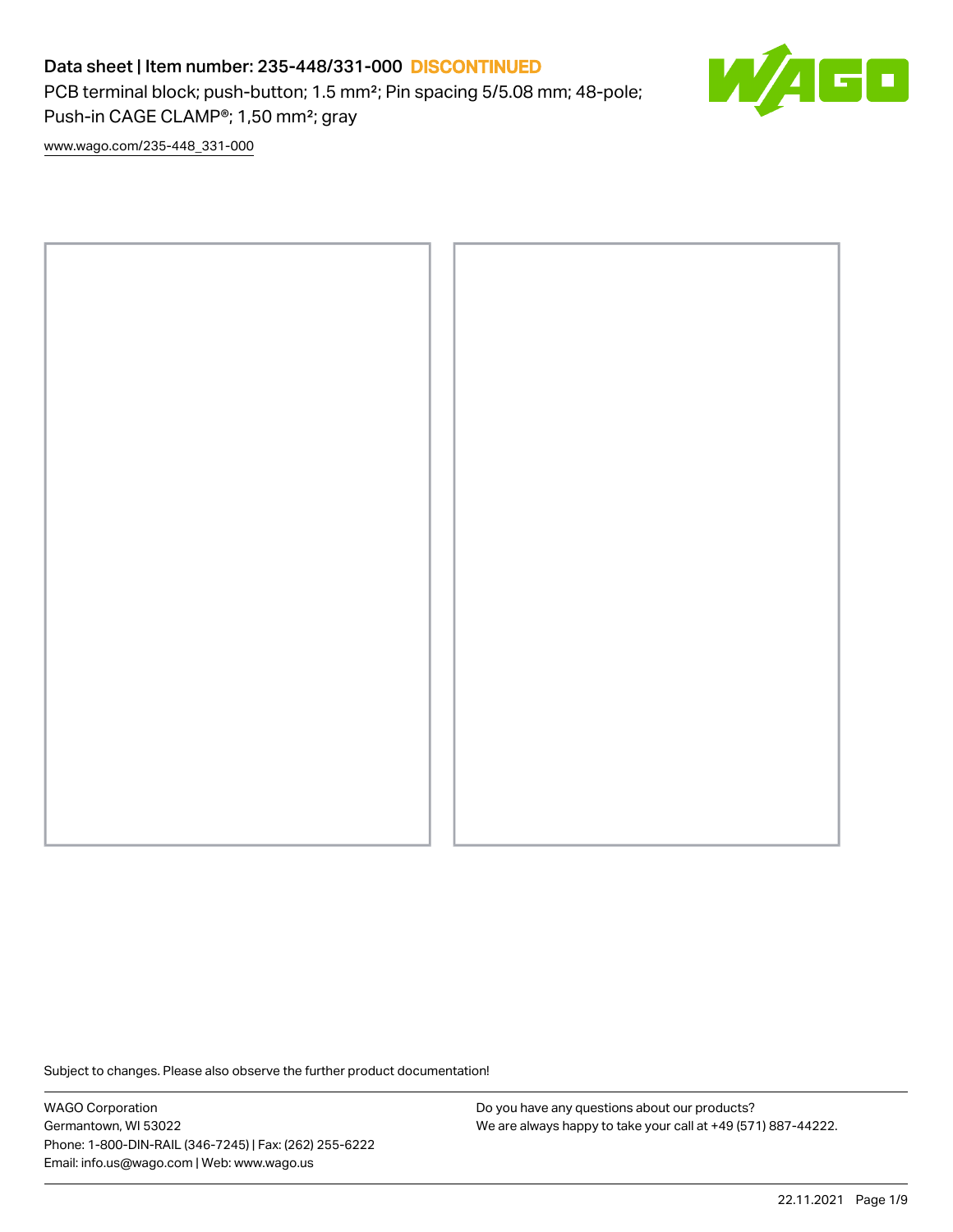

Dimensions in mm

 $L =$  (pole no. x pin spacing) + 1.5 mm

 $X$  This item has been discontinued and is no longer available as of 31.10.2016.

#### Item description

- **PCB terminal strips with push-buttons**
- $\blacksquare$ Push-in termination of solid and ferruled conductors
- $\blacksquare$ Convenient termination/removal of fine-stranded conductors via push-buttons
- $\blacksquare$ Set to metric or inch pin spacing by compressing terminal strips or pulling them apart

Subject to changes. Please also observe the further product documentation! Data

WAGO Corporation Germantown, WI 53022 Phone: 1-800-DIN-RAIL (346-7245) | Fax: (262) 255-6222 Email: info.us@wago.com | Web: www.wago.us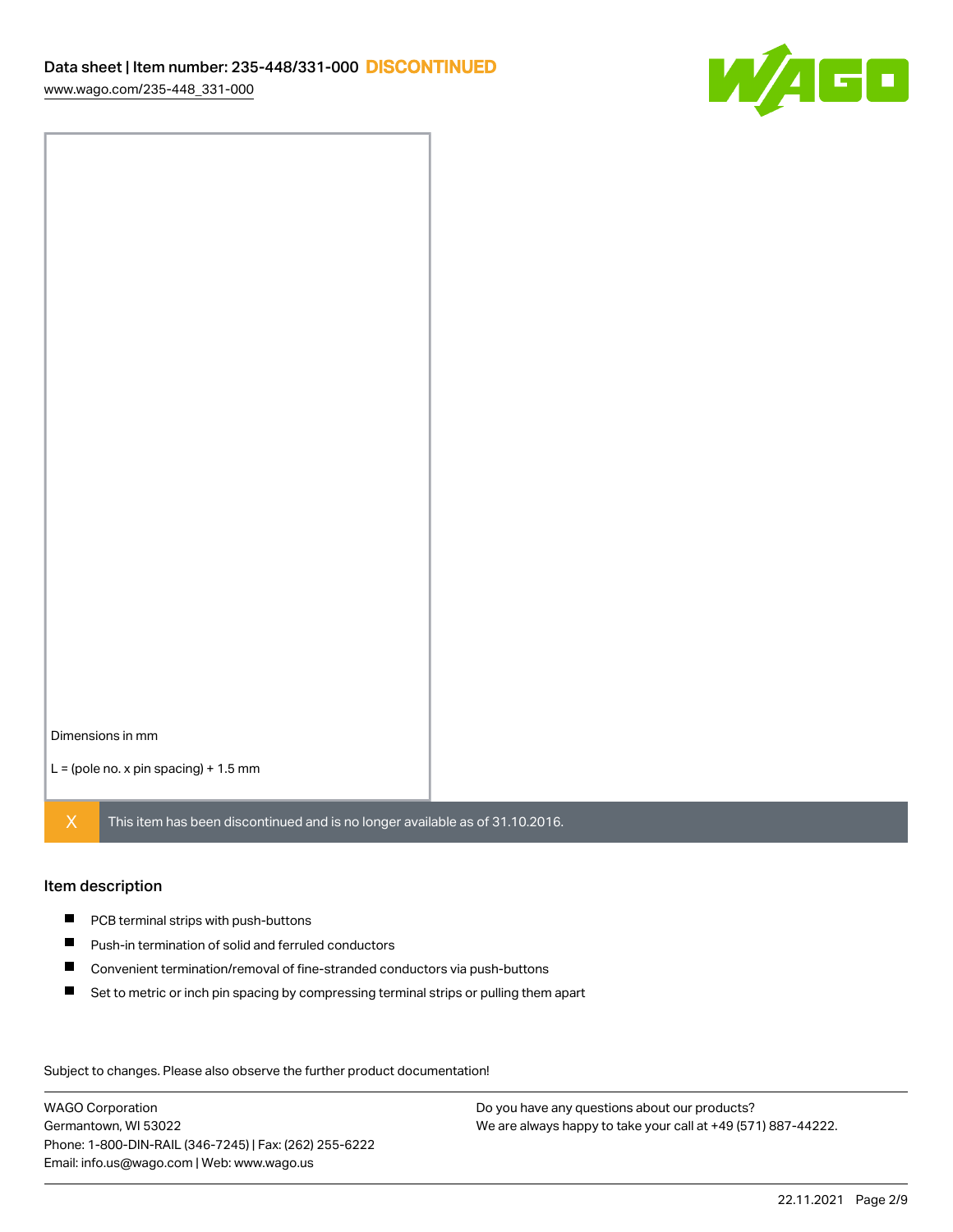[www.wago.com/235-448\\_331-000](http://www.wago.com/235-448_331-000)



### Data Notes

| Variants: | Other pole numbers                                               |
|-----------|------------------------------------------------------------------|
|           | Other colors                                                     |
|           | Terminal strips with 7.5/7.62 mm and 10/10.16 mm pin spacing     |
|           | Mixed-color PCB connector strips                                 |
|           | Direct marking                                                   |
|           | Other versions (or variants) can be requested from WAGO Sales or |
|           | configured at https://configurator.wago.com/                     |
|           |                                                                  |

## Connection data

### Connection 1

| Connection technology                             | Push-in CAGE CLAMP®                    |
|---------------------------------------------------|----------------------------------------|
| Actuation type                                    | Push-button                            |
| Solid conductor                                   | $0.21.5$ mm <sup>2</sup> / 20  14 AWG  |
| Fine-stranded conductor                           | $0.751.5$ mm <sup>2</sup> / 20  14 AWG |
| Fine-stranded conductor; with insulated ferrule   | $0.251$ mm <sup>2</sup>                |
| Fine-stranded conductor; with uninsulated ferrule | $0.251$ mm <sup>2</sup>                |
| Strip length                                      | $910$ mm / 0.35  0.39 inch             |
| Conductor connection direction to PCB             | 0°                                     |
| Number of poles                                   | 48                                     |

### Approvals / Certificates

#### Country specific Approvals

Phone: 1-800-DIN-RAIL (346-7245) | Fax: (262) 255-6222

Email: info.us@wago.com | Web: www.wago.us

|                         |                                                                            |                                                               | Certificate   |
|-------------------------|----------------------------------------------------------------------------|---------------------------------------------------------------|---------------|
| Logo                    | Approval                                                                   | <b>Additional Approval Text</b>                               | name          |
|                         | <b>CCA</b>                                                                 | EN 60947                                                      | NTR NL-       |
|                         | <b>DEKRA Certification B.V.</b>                                            |                                                               | 7144          |
|                         | <b>CCA</b>                                                                 | EN 60947                                                      | 2149549.02    |
| KEMA                    | <b>DEKRA Certification B.V.</b>                                            |                                                               |               |
|                         | <b>CCA</b>                                                                 | EN 60998                                                      | <b>NTR NL</b> |
|                         | <b>DEKRA Certification B.V.</b>                                            |                                                               | 6919          |
|                         | <b>CCA</b>                                                                 | EN 60947-7-4                                                  | NTR NL-       |
|                         | Subject to changes. Please also observe the further product documentation! |                                                               |               |
| <b>WAGO Corporation</b> |                                                                            | Do you have any questions about our products?                 |               |
| Germantown, WI 53022    |                                                                            | We are always happy to take your call at +49 (571) 887-44222. |               |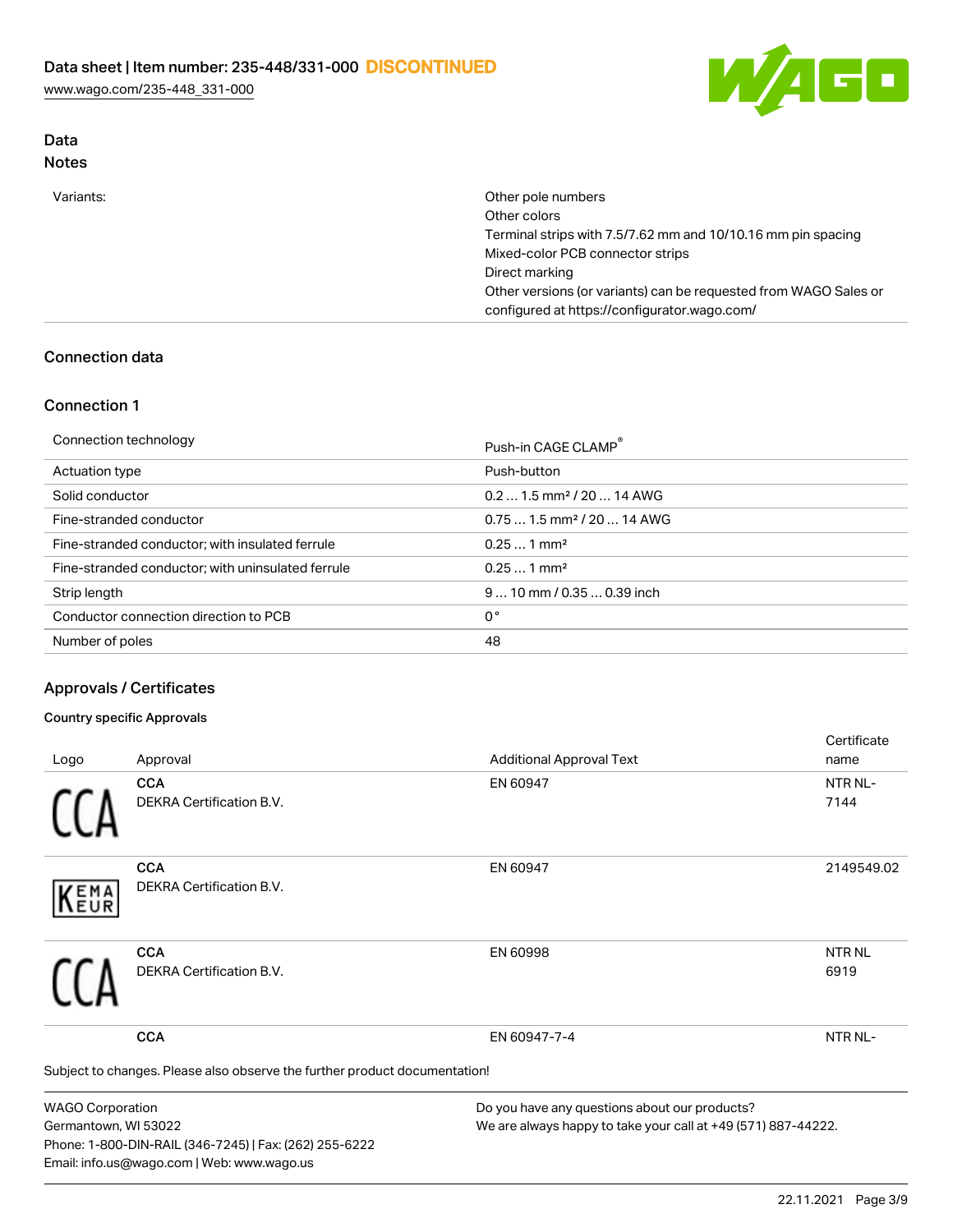[www.wago.com/235-448\\_331-000](http://www.wago.com/235-448_331-000)



EN 60947 40029328



DEKRA Certification B.V. 7774



VDE VDE Prüf- und Zertifizierungsinstitut

### Ship Approvals

| Logo | Approval                                  | <b>Additional Approval Text</b> | Certificate<br>name             |
|------|-------------------------------------------|---------------------------------|---------------------------------|
| ABS  | <b>ABS</b><br>American Bureau of Shipping |                                 | 19-<br>HG1869876-<br><b>PDA</b> |
|      | <b>DNV GL</b>                             |                                 | TAE000016Z                      |
|      | Det Norske Veritas, Germanischer Lloyd    |                                 |                                 |

### UL-Approvals

. .

|      |                               |                                 | Certificate |
|------|-------------------------------|---------------------------------|-------------|
| Logo | Approval                      | <b>Additional Approval Text</b> | name        |
|      | ul                            | $\overline{\phantom{0}}$        | E45172      |
| J    | UL International Germany GmbH |                                 |             |

### Optional accessories

| Ferrule |                                                                                                                        |                      |
|---------|------------------------------------------------------------------------------------------------------------------------|----------------------|
|         | Item no.: 216-101<br>Ferrule; Sleeve for 0.5 mm <sup>2</sup> / AWG 22; uninsulated; electro-tin plated; silver-colored | www.wago.com/216-101 |
|         | Item no.: 216-104                                                                                                      |                      |
|         | Ferrule; Sleeve for 1.5 mm <sup>2</sup> / AWG 16; uninsulated; electro-tin plated; silver-colored                      | www.wago.com/216-104 |
|         | Item no.: 216-106                                                                                                      | www.wago.com/216-106 |
|         | Ferrule; Sleeve for 2.5 mm <sup>2</sup> / AWG 14; uninsulated; electro-tin plated; silver-colored                      |                      |
|         | Item no.: 216-107                                                                                                      | www.wago.com/216-107 |
|         | Ferrule; Sleeve for 4 mm <sup>2</sup> / AWG 12; uninsulated; electro-tin plated                                        |                      |
|         | Item no.: 216-108                                                                                                      | www.wago.com/216-108 |
|         | Ferrule; Sleeve for 6 mm <sup>2</sup> / AWG 10; uninsulated; electro-tin plated; silver-colored                        |                      |
|         |                                                                                                                        |                      |

Subject to changes. Please also observe the further product documentation!

| WAGO Corporation                                       | Do you have any questions about our products?                 |
|--------------------------------------------------------|---------------------------------------------------------------|
| Germantown, WI 53022                                   | We are always happy to take your call at +49 (571) 887-44222. |
| Phone: 1-800-DIN-RAIL (346-7245)   Fax: (262) 255-6222 |                                                               |
| Email: info.us@wago.com   Web: www.wago.us             |                                                               |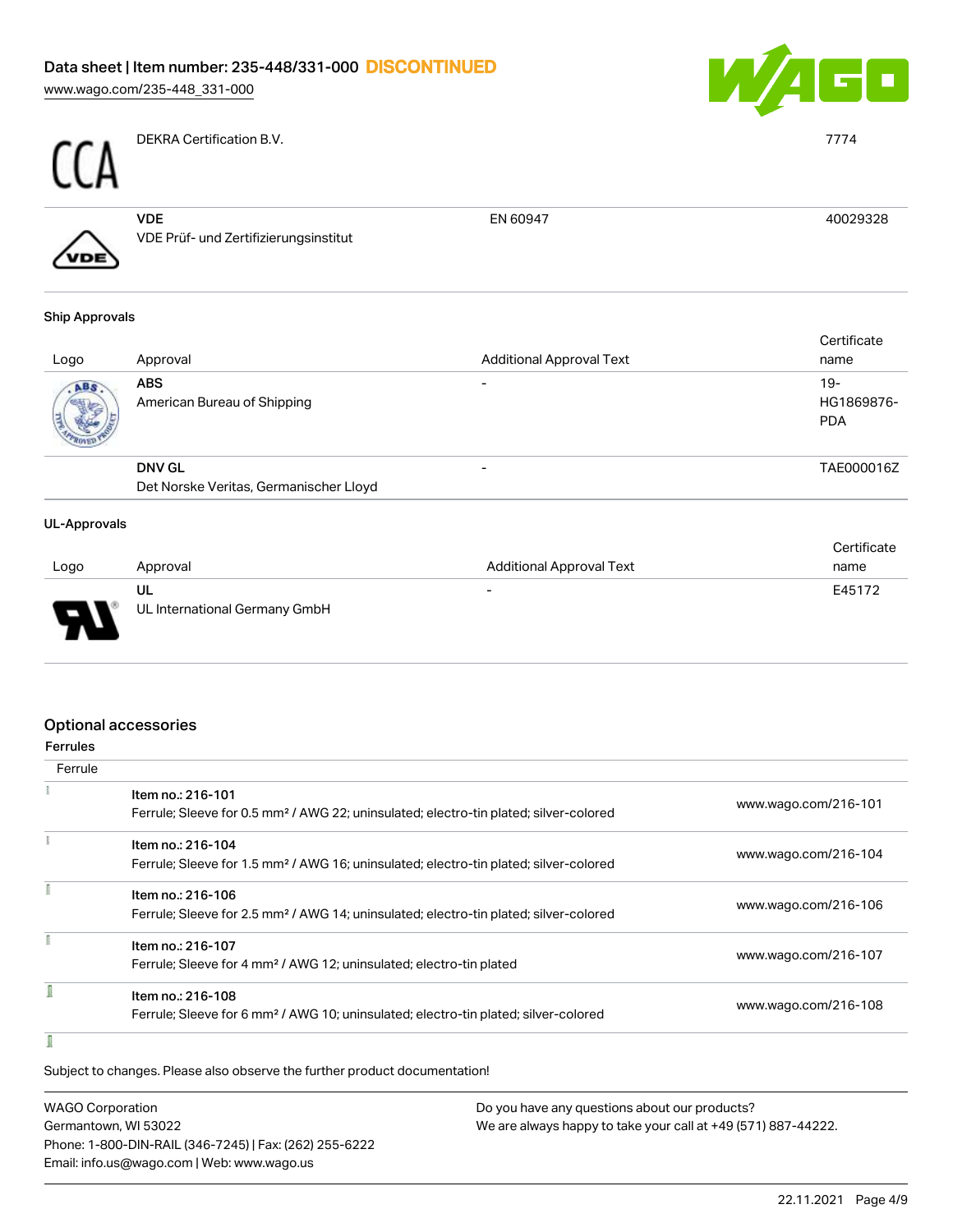[www.wago.com/235-448\\_331-000](http://www.wago.com/235-448_331-000)



|    | Item no.: 216-109<br>Ferrule; Sleeve for 10 mm <sup>2</sup> / AWG 8; uninsulated; electro-tin plated                                                                               | www.wago.com/216-109 |
|----|------------------------------------------------------------------------------------------------------------------------------------------------------------------------------------|----------------------|
|    | Item no.: 216-102<br>Ferrule; Sleeve for 0.75 mm <sup>2</sup> / AWG 20; uninsulated; electro-tin plated; silver-colored                                                            | www.wago.com/216-102 |
|    | Item no.: 216-103<br>Ferrule; Sleeve for 1 mm <sup>2</sup> / AWG 18; uninsulated; electro-tin plated                                                                               | www.wago.com/216-103 |
| Л  | Item no.: 216-110<br>Ferrule; Sleeve for 16 mm <sup>2</sup> / AWG 6; uninsulated; electro-tin plated; metallic brown                                                               | www.wago.com/216-110 |
|    | Item no.: 216-123<br>Ferrule; Sleeve for 1 mm <sup>2</sup> / AWG 18; uninsulated; electro-tin plated; silver-colored                                                               | www.wago.com/216-123 |
|    | Item no.: 216-122<br>Ferrule; Sleeve for 0.75 mm <sup>2</sup> / AWG 20; uninsulated; electro-tin plated; silver-colored                                                            | www.wago.com/216-122 |
| J. | Item no.: 216-124<br>Ferrule; Sleeve for 1.5 mm <sup>2</sup> / AWG 16; uninsulated; electro-tin plated                                                                             | www.wago.com/216-124 |
|    | Item no.: 216-142<br>Ferrule; Sleeve for 0.75 mm <sup>2</sup> / 18 AWG; uninsulated; electro-tin plated; electrolytic copper; gastight<br>crimped; acc. to DIN 46228, Part 1/08.92 | www.wago.com/216-142 |
|    | Item no.: 216-132<br>Ferrule; Sleeve for 0.34 mm <sup>2</sup> / AWG 24; uninsulated; electro-tin plated                                                                            | www.wago.com/216-132 |
|    | Item no.: 216-121<br>Ferrule; Sleeve for 0.5 mm <sup>2</sup> / AWG 22; uninsulated; electro-tin plated; silver-colored                                                             | www.wago.com/216-121 |
|    | Item no.: 216-143<br>Ferrule; Sleeve for 1 mm <sup>2</sup> / AWG 18; uninsulated; electro-tin plated; electrolytic copper; gastight<br>crimped; acc. to DIN 46228, Part 1/08.92    | www.wago.com/216-143 |
|    | Item no.: 216-131<br>Ferrule; Sleeve for 0.25 mm <sup>2</sup> / AWG 24; uninsulated; electro-tin plated; silver-colored                                                            | www.wago.com/216-131 |
|    | Item no.: 216-141<br>Ferrule; Sleeve for 0.5 mm <sup>2</sup> / 20 AWG; uninsulated; electro-tin plated; electrolytic copper; gastight<br>crimped; acc. to DIN 46228, Part 1/08.92  | www.wago.com/216-141 |
|    | Item no.: 216-152<br>Ferrule; Sleeve for 0.34 mm <sup>2</sup> / AWG 24; uninsulated; electro-tin plated                                                                            | www.wago.com/216-152 |
|    | Item no.: 216-203<br>Ferrule; Sleeve for 1 mm <sup>2</sup> / AWG 18; insulated; electro-tin plated; red                                                                            | www.wago.com/216-203 |
| Ä  | Item no.: 216-206<br>Ferrule; Sleeve for 2.5 mm <sup>2</sup> / AWG 14; insulated; electro-tin plated; blue                                                                         | www.wago.com/216-206 |
|    | Item no.: 216-207<br>Ferrule; Sleeve for 4 mm <sup>2</sup> / AWG 12; insulated; electro-tin plated; gray                                                                           | www.wago.com/216-207 |
|    | Item no.: 216-202<br>Ferrule; Sleeve for 0.75 mm <sup>2</sup> / 18 AWG; insulated; electro-tin plated; gray                                                                        | www.wago.com/216-202 |

WAGO Corporation Germantown, WI 53022 Phone: 1-800-DIN-RAIL (346-7245) | Fax: (262) 255-6222 Email: info.us@wago.com | Web: www.wago.us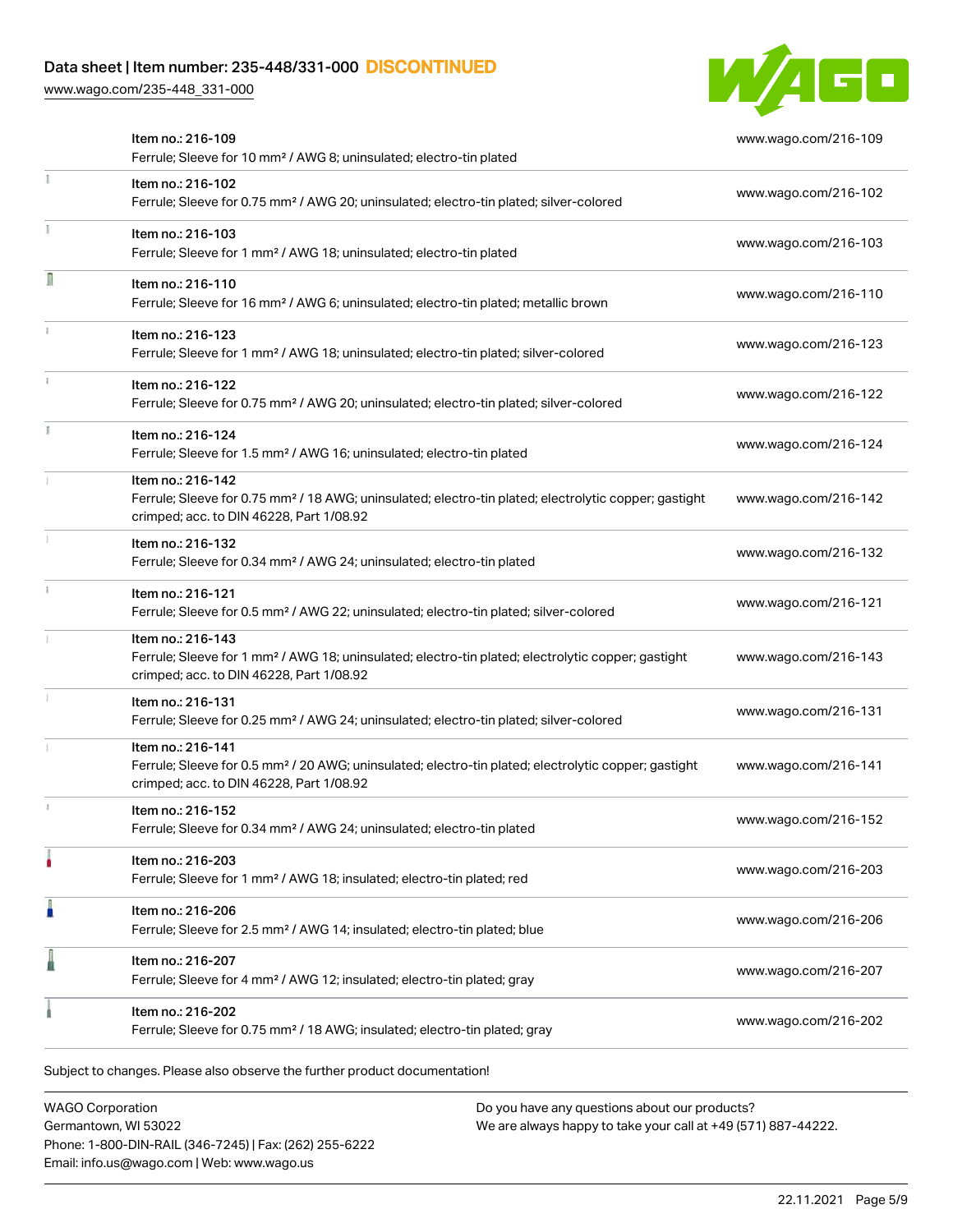[www.wago.com/235-448\\_331-000](http://www.wago.com/235-448_331-000)



|   | Item no.: 216-151<br>Ferrule; Sleeve for 0.25 mm <sup>2</sup> / AWG 24; uninsulated; electro-tin plated                                                                                                    | www.wago.com/216-151 |
|---|------------------------------------------------------------------------------------------------------------------------------------------------------------------------------------------------------------|----------------------|
| Â | Item no.: 216-204<br>Ferrule; Sleeve for 1.5 mm <sup>2</sup> / AWG 16; insulated; electro-tin plated; black                                                                                                | www.wago.com/216-204 |
|   | Item no.: 216-209<br>Ferrule; Sleeve for 10 mm <sup>2</sup> / AWG 8; insulated; electro-tin plated; red                                                                                                    | www.wago.com/216-209 |
|   | Item no.: 216-205<br>Ferrule; Sleeve for 2.08 mm <sup>2</sup> / AWG 14; insulated; electro-tin plated; yellow                                                                                              | www.wago.com/216-205 |
|   | Item no.: 216-144<br>Ferrule; Sleeve for 1.5 mm <sup>2</sup> / AWG 16; uninsulated; electro-tin plated; electrolytic copper; gastight<br>crimped; acc. to DIN 46228, Part 1/08.92; silver-colored          | www.wago.com/216-144 |
|   | Item no.: 216-208<br>Ferrule; Sleeve for 6 mm <sup>2</sup> / AWG 10; insulated; electro-tin plated; electrolytic copper; gastight crimped; www.wago.com/216-208<br>acc. to DIN 46228, Part 4/09.90; yellow |                      |
|   | Item no.: 216-201<br>Ferrule; Sleeve for 0.5 mm <sup>2</sup> / 20 AWG; insulated; electro-tin plated; white                                                                                                | www.wago.com/216-201 |
|   | Item no.: 216-223<br>Ferrule; Sleeve for 1 mm <sup>2</sup> / AWG 18; insulated; electro-tin plated; red                                                                                                    | www.wago.com/216-223 |
|   | Item no.: 216-210<br>Ferrule; Sleeve for 16 mm <sup>2</sup> / AWG 6; insulated; electro-tin plated; electrolytic copper; gastight crimped; www.wago.com/216-210<br>acc. to DIN 46228, Part 4/09.90; blue   |                      |
|   | Item no.: 216-241<br>Ferrule; Sleeve for 0.5 mm <sup>2</sup> / 20 AWG; insulated; electro-tin plated; electrolytic copper; gastight<br>crimped; acc. to DIN 46228, Part 4/09.90; white                     | www.wago.com/216-241 |
|   | Item no.: 216-242<br>Ferrule; Sleeve for 0.75 mm <sup>2</sup> / 18 AWG; insulated; electro-tin plated; electrolytic copper; gastight<br>crimped; acc. to DIN 46228, Part 4/09.90; gray                     | www.wago.com/216-242 |
|   | Item no.: 216-222<br>Ferrule; Sleeve for 0.75 mm <sup>2</sup> / 18 AWG; insulated; electro-tin plated; gray                                                                                                | www.wago.com/216-222 |
|   | Item no.: 216-221<br>Ferrule; Sleeve for 0.5 mm <sup>2</sup> / 20 AWG; insulated; electro-tin plated; white                                                                                                | www.wago.com/216-221 |
|   | Item no.: 216-224<br>Ferrule; Sleeve for 1.5 mm <sup>2</sup> / AWG 16; insulated; electro-tin plated; black                                                                                                | www.wago.com/216-224 |
| ٠ | Item no.: 216-243<br>Ferrule; Sleeve for 1 mm <sup>2</sup> / AWG 18; insulated; electro-tin plated; electrolytic copper; gastight crimped; www.wago.com/216-243<br>acc. to DIN 46228, Part 4/09.90; red    |                      |
| Â | Item no.: 216-244<br>Ferrule; Sleeve for 1.5 mm <sup>2</sup> / AWG 16; insulated; electro-tin plated; electrolytic copper; gastight<br>crimped; acc. to DIN 46228, Part 4/09.90; black                     | www.wago.com/216-244 |
|   | Item no.: 216-263<br>Ferrule; Sleeve for 1 mm <sup>2</sup> / AWG 18; insulated; electro-tin plated; electrolytic copper; gastight crimped; www.wago.com/216-263<br>acc. to DIN 46228, Part 4/09.90; red    |                      |
|   |                                                                                                                                                                                                            |                      |

Subject to changes. Please also observe the further product documentation!

WAGO Corporation Germantown, WI 53022 Phone: 1-800-DIN-RAIL (346-7245) | Fax: (262) 255-6222 Email: info.us@wago.com | Web: www.wago.us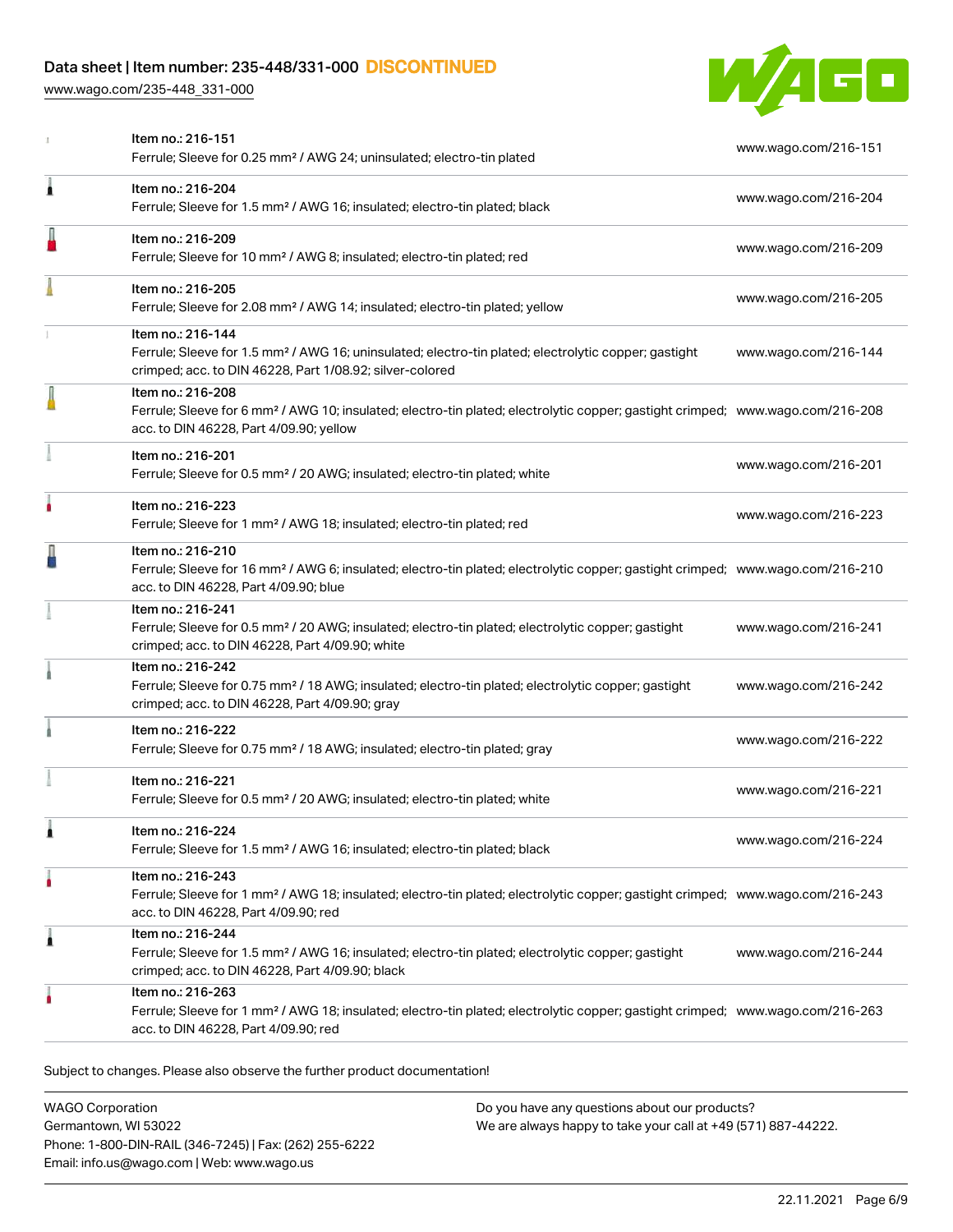[www.wago.com/235-448\\_331-000](http://www.wago.com/235-448_331-000)



|                                                         | Item no.: 216-246<br>Ferrule; Sleeve for 2.5 mm <sup>2</sup> / AWG 14; insulated; electro-tin plated; electrolytic copper; gastight                                                                                                     |            |                      | www.wago.com/216-246 |  |
|---------------------------------------------------------|-----------------------------------------------------------------------------------------------------------------------------------------------------------------------------------------------------------------------------------------|------------|----------------------|----------------------|--|
| I                                                       | crimped; acc. to DIN 46228, Part 4/09.90; blue<br>Item no.: 216-266<br>Ferrule; Sleeve for 2.5 mm <sup>2</sup> / AWG 14; insulated; electro-tin plated; electrolytic copper; gastight<br>crimped; acc. to DIN 46228, Part 4/09.90; blue |            | www.wago.com/216-266 |                      |  |
| À                                                       | Item no.: 216-264<br>Ferrule; Sleeve for 1.5 mm <sup>2</sup> / AWG 16; insulated; electro-tin plated; electrolytic copper; gastight<br>www.wago.com/216-264<br>crimped; acc. to DIN 46228, Part 4/09.90; black                          |            |                      |                      |  |
| ۸                                                       | Item no.: 216-284<br>Ferrule; Sleeve for 1.5 mm <sup>2</sup> / AWG 16; insulated; electro-tin plated; electrolytic copper; gastight<br>crimped; acc. to DIN 46228, Part 4/09.90; black                                                  |            | www.wago.com/216-284 |                      |  |
|                                                         | Item no.: 216-286<br>Ferrule; Sleeve for 2.5 mm <sup>2</sup> / AWG 14; insulated; electro-tin plated; electrolytic copper; gastight<br>crimped; acc. to DIN 46228, Part 4/09.90; blue                                                   |            | www.wago.com/216-286 |                      |  |
|                                                         | Item no.: 216-287<br>Ferrule; Sleeve for 4 mm <sup>2</sup> / AWG 12; insulated; electro-tin plated; electrolytic copper; gastight crimped; www.wago.com/216-287<br>acc. to DIN 46228, Part 4/09.90; gray                                |            |                      |                      |  |
|                                                         | Item no.: 216-262<br>Ferrule; Sleeve for 0.75 mm <sup>2</sup> / 18 AWG; insulated; electro-tin plated; electrolytic copper; gastight<br>crimped; acc. to DIN 46228, Part 4/09.90; gray                                                  |            | www.wago.com/216-262 |                      |  |
|                                                         | Item no.: 216-288<br>Ferrule; Sleeve for 6 mm <sup>2</sup> / AWG 10; insulated; electro-tin plated; electrolytic copper; gastight crimped; www.wago.com/216-288<br>acc. to DIN 46228, Part 4/09.90; yellow                              |            |                      |                      |  |
|                                                         | Item no.: 216-289<br>Ferrule; Sleeve for 10 mm <sup>2</sup> / AWG 8; insulated; electro-tin plated; electrolytic copper; gastight crimped; www.wago.com/216-289<br>acc. to DIN 46228, Part 4/09.90; red                                 |            |                      |                      |  |
|                                                         | Item no.: 216-301<br>Ferrule; Sleeve for 0.25 mm <sup>2</sup> / AWG 24; insulated; electro-tin plated; yellow                                                                                                                           |            | www.wago.com/216-301 |                      |  |
|                                                         | Item no.: 216-321<br>www.wago.com/216-321<br>Ferrule; Sleeve for 0.25 mm <sup>2</sup> / AWG 24; insulated; electro-tin plated; yellow                                                                                                   |            |                      |                      |  |
|                                                         | Item no.: 216-322<br>Ferrule; Sleeve for 0.34 mm <sup>2</sup> / 22 AWG; insulated; electro-tin plated; green                                                                                                                            |            | www.wago.com/216-322 |                      |  |
|                                                         | Item no.: 216-267<br>Ferrule; Sleeve for 4 mm <sup>2</sup> / AWG 12; insulated; electro-tin plated; electrolytic copper; gastight crimped; www.wago.com/216-267<br>acc. to DIN 46228, Part 4/09.90; gray                                |            |                      |                      |  |
| i.                                                      | Item no.: 216-302<br>www.wago.com/216-302<br>Ferrule; Sleeve for 0.34 mm <sup>2</sup> / 22 AWG; insulated; electro-tin plated; light turquoise                                                                                          |            |                      |                      |  |
| <b>Downloads</b><br>Documentation                       |                                                                                                                                                                                                                                         |            |                      |                      |  |
| <b>Additional Information</b><br>Technical explanations |                                                                                                                                                                                                                                         | 2019 Apr 3 | pdf                  | Download             |  |

Subject to changes. Please also observe the further product documentation!

| <b>WAGO Corporation</b>                                | Do you have any questions about our products?                 |
|--------------------------------------------------------|---------------------------------------------------------------|
| Germantown, WI 53022                                   | We are always happy to take your call at +49 (571) 887-44222. |
| Phone: 1-800-DIN-RAIL (346-7245)   Fax: (262) 255-6222 |                                                               |
| Email: info.us@wago.com   Web: www.wago.us             |                                                               |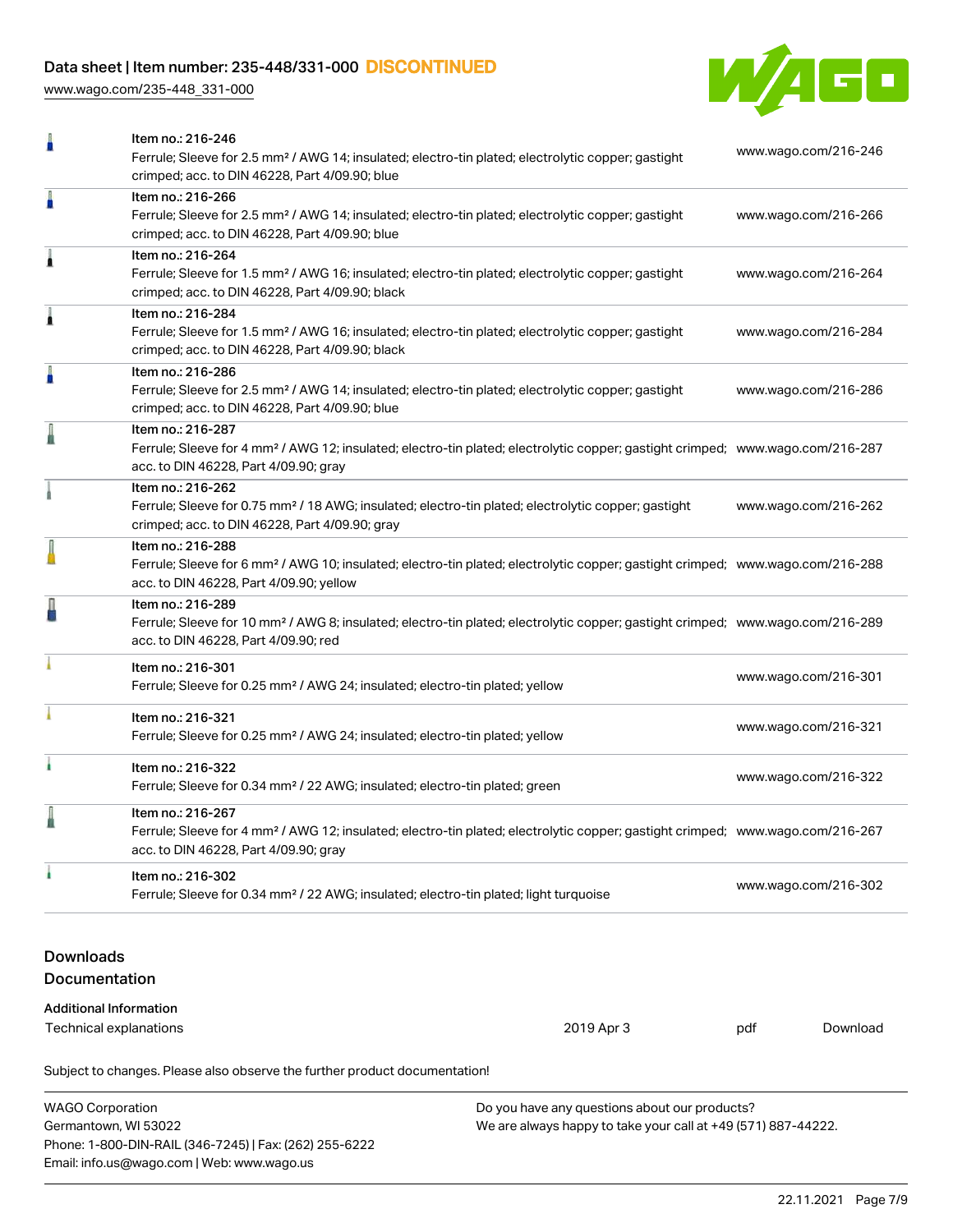

### Installation Notes

Conductor termination





Inserting/removing fine-stranded conductors via push-button.

Insert/remove fine-stranded conductors with ferrules via push-button.

Insert solid conductors via push-in termination.

#### Installation



Combining 1- and 2-conductor terminal blocks with different pin spacing.

#### **Testing**

Subject to changes. Please also observe the further product documentation!

WAGO Corporation Germantown, WI 53022 Phone: 1-800-DIN-RAIL (346-7245) | Fax: (262) 255-6222 Email: info.us@wago.com | Web: www.wago.us